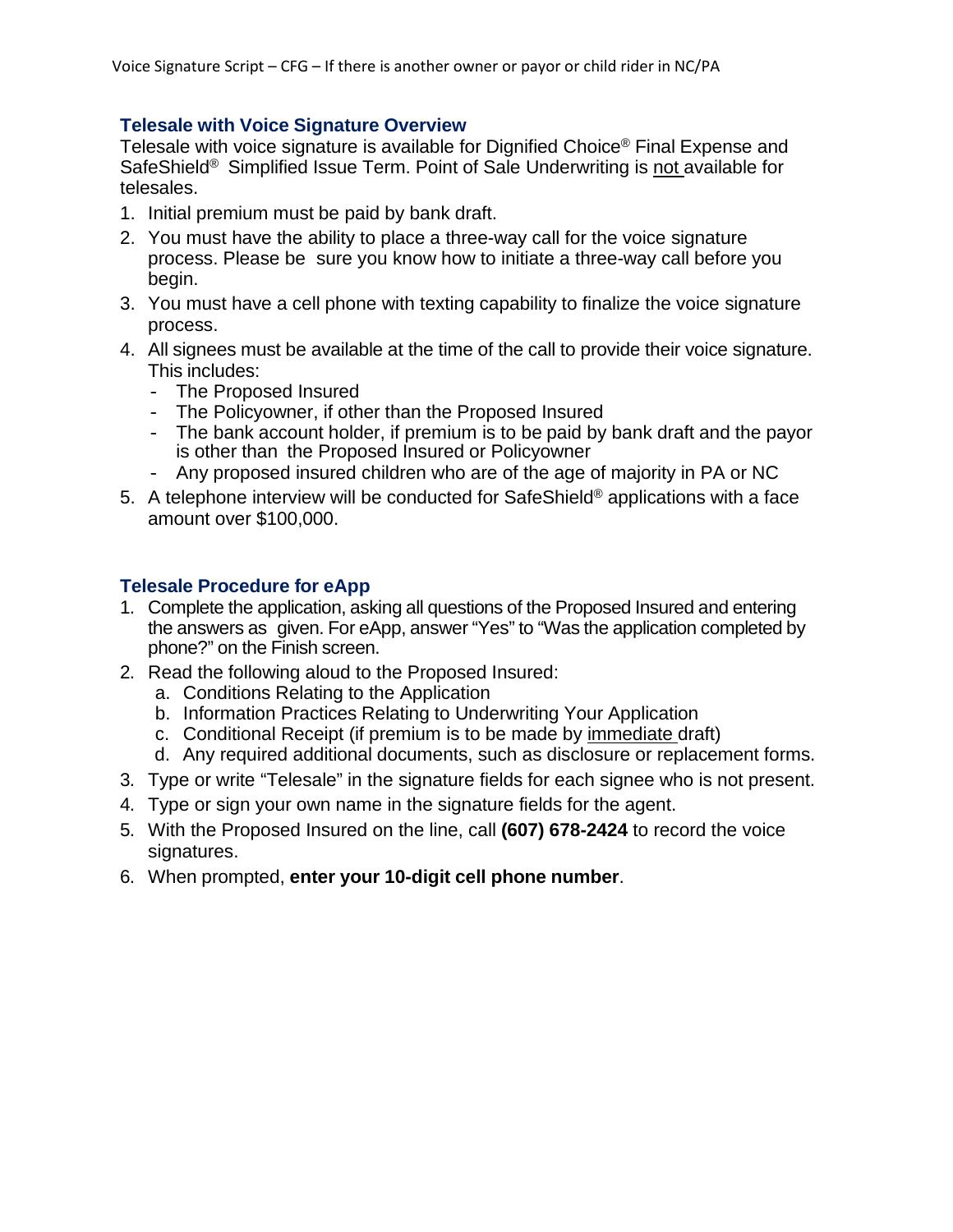7. Read the following aloud, pausing for answers:

*"As a final step to complete the application process, I will need to record the next part of our phone call. Do I have your permission to record this conversation?*

- **a.** *Please state your full name and today's date.*
- **b.** *Please state your date of birth and the last four digits of your Social Security number or tax ID.*
- **c.** *Is it your intent for this recording to represent your signature?*
- **d.** *Do you understand that you have applied for a (as applicable):*
	- *Dignified Choice® [Elite or Select or Advantage] Final Expense*
	- *SafeShield® Term*
	- *SafeShield® Plus Return of Premium Term*

*life insurance policy from Columbian Life Insurance Company?*

- **e.** *Do you acknowledge that I have read to you all of the following:*
	- *All health questions on the application?*
	- *Information practices relating to underwriting your application and MIB Pre-Notice?*
	- **If applicable:** *Conditional receipt?*
	- **If applicable:** *Accelerated Benefit Rider Disclosure Notice?*
	- **If applicable:** *Replacement Notice?*
- **f.** *Have you answered all application questions truthfully and to the best of your knowledge?*
- **g.** *I need your authorization for the company to perform the underwriting checks for your application. Please listen to the following."*
- 8. Press the # key and select the prerecorded authorization for your state.
	- a. For California, press 1;
	- b. for Florida, press 2;
	- c. for Delaware or South Dakota, press 3;
	- d. for any other state, press 4.

At the end of the recorded authorization, continue with the script:

#### *"[Proposed Insured Name], please state that you agree after the following statement. I [Proposed Insured Name], agree to this authorization as read on [today's date]."*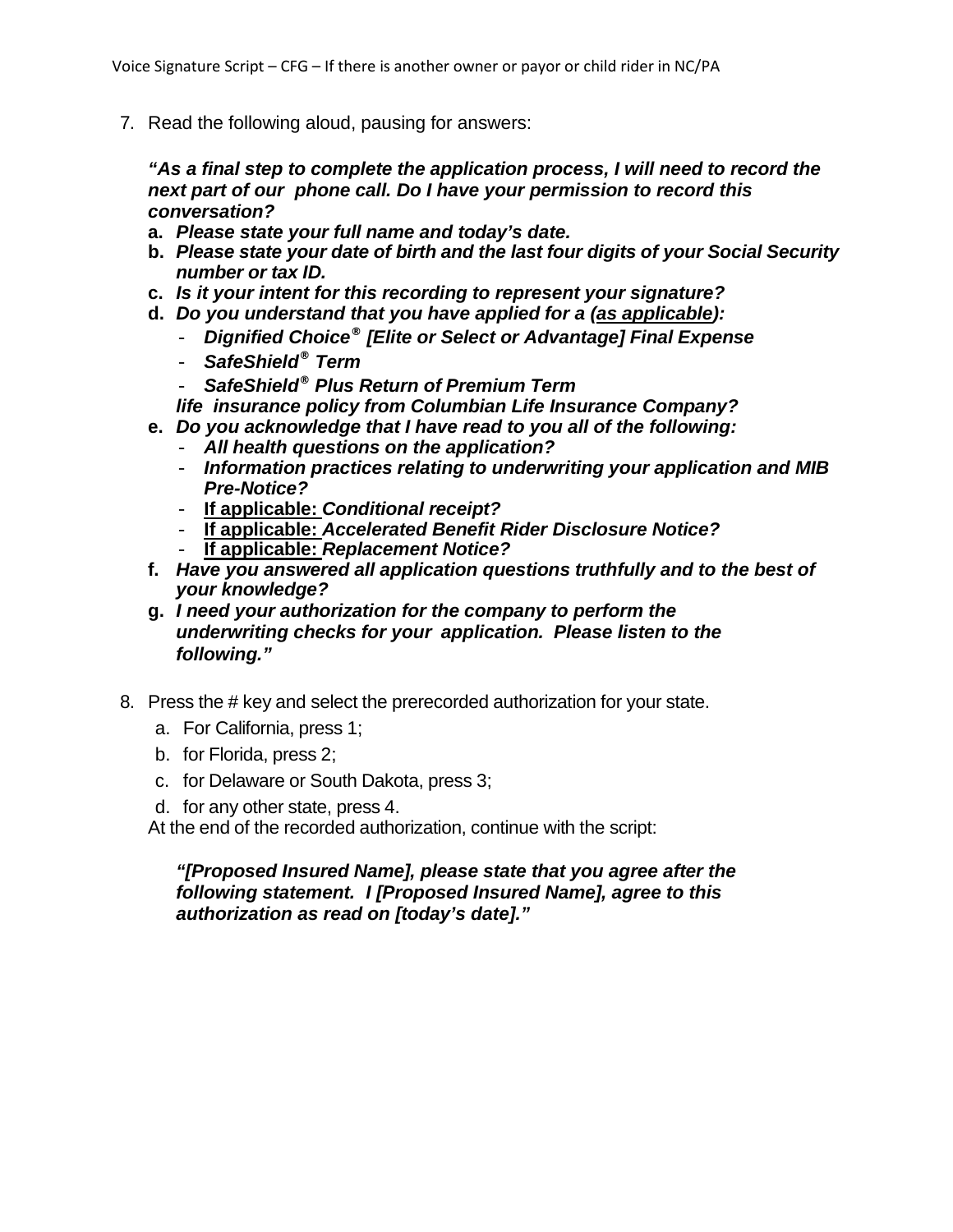## **Owner Authorization (if Owner is other than the Proposed Insured)**

With the Owner on the phone, record the following, pausing for answers.

- **a.** *Please state your name and your relationship to the individual applying for life insurance.*
- **b.** *Please verify the last four digits of your Social Security number or tax ID.*
- **c.** *Is it your intent for this recording to represent your signature?*
- **d.** *Is it your intent to be owner of this policy?*

## **Payor Authorization if the Payor IS the insured**

- 1. With the Payor on the phone, record the following, pausing for answers.
	- *a. Do you authorize the payment of debits drawn on your account payable to Columbian Life Insurance Company?*
	- *b. Do you agree that if any such debit is dishonored, the Company shall be under no liability in the event the dishonored debit results in forfeiture of insurance?*
	- *c. If applicable: Do you authorize the Company to adjust the date of withdrawal from your bank account to match your Social Security benefit deposit?*
- 2. **Press 5** for the prerecorded bank authorization.

# **Payor Authorization if Payor is NOT the insured**

3. With the Payor on the phone, record the following, pausing for answers.

**If the Payor is other than the Proposed Insured or Owner, record the following before proceeding:**

- *Please state your name and your relationship to the individual applying for life insurance.*
- *Do I have your permission to record this call?*
- *Is it your intent for this recording to represent your signature?*
- *a. Do you authorize the payment of debits drawn on your account payable to Columbian Life Insurance Company?*
- *b. Do you agree that if any such debit is dishonored, the Company shall be under no liability in the event the dishonored debit results in forfeiture of insurance?*
- *c. If applicable: Do you authorize the Company to adjust the date of withdrawal from your bank account to match your Social Security benefit deposit?*
- 4. **Press 5** for the prerecorded bank authorization.